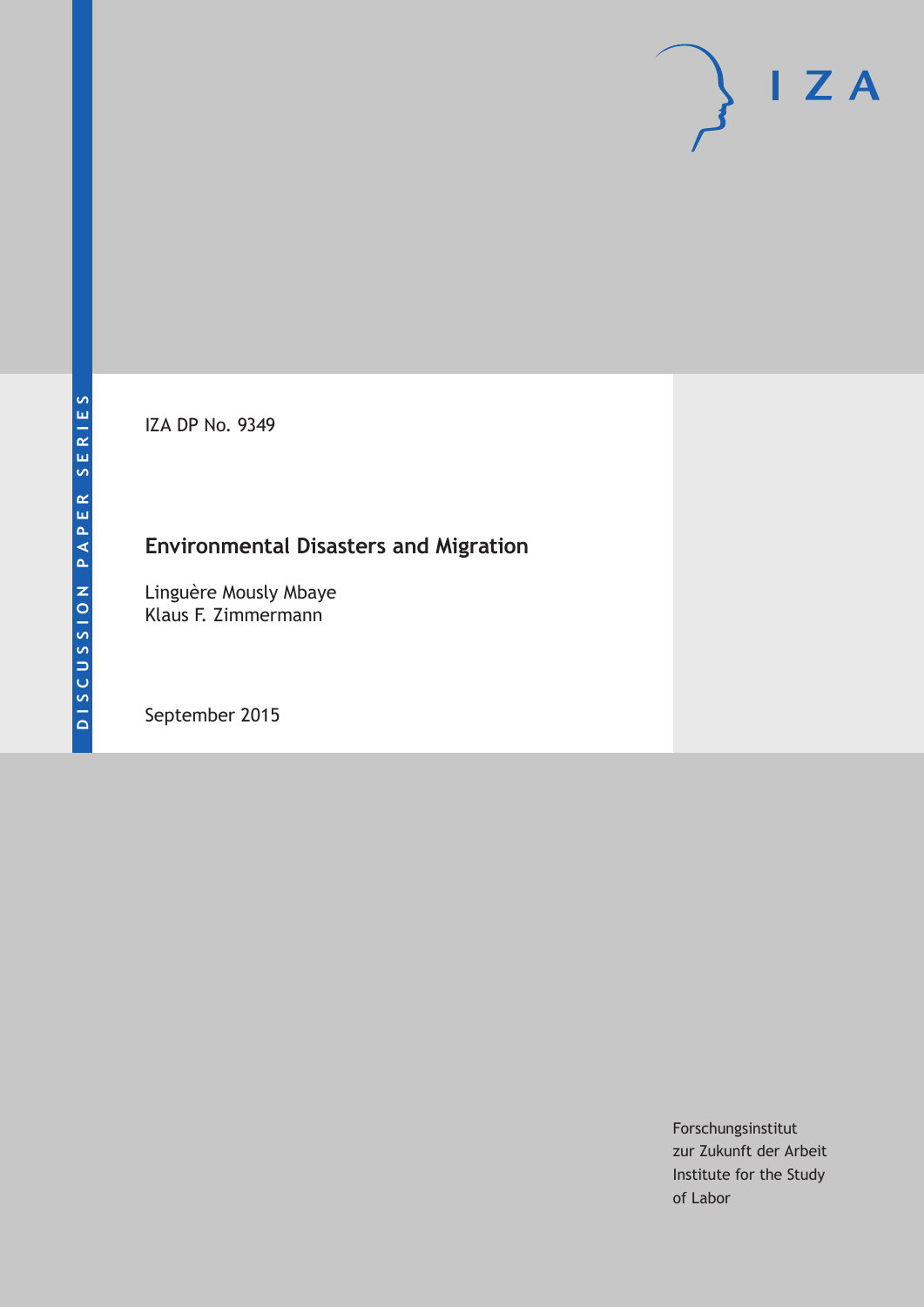# **Environmental Disasters and Migration**

### **Linguère Mously Mbaye**  *IZA*

**Klaus F. Zimmermann**  *IZA and Bonn University* 

Discussion Paper No. 9349 September 2015

IZA

P.O. Box 7240 53072 Bonn **Germany** 

Phone: +49-228-3894-0 Fax: +49-228-3894-180 E-mail: iza@iza.org

Any opinions expressed here are those of the author(s) and not those of IZA. Research published in this series may include views on policy, but the institute itself takes no institutional policy positions. The IZA research network is committed to the IZA Guiding Principles of Research Integrity.

The Institute for the Study of Labor (IZA) in Bonn is a local and virtual international research center and a place of communication between science, politics and business. IZA is an independent nonprofit organization supported by Deutsche Post Foundation. The center is associated with the University of Bonn and offers a stimulating research environment through its international network, workshops and conferences, data service, project support, research visits and doctoral program. IZA engages in (i) original and internationally competitive research in all fields of labor economics, (ii) development of policy concepts, and (iii) dissemination of research results and concepts to the interested public.

IZA Discussion Papers often represent preliminary work and are circulated to encourage discussion. Citation of such a paper should account for its provisional character. A revised version may be available directly from the author.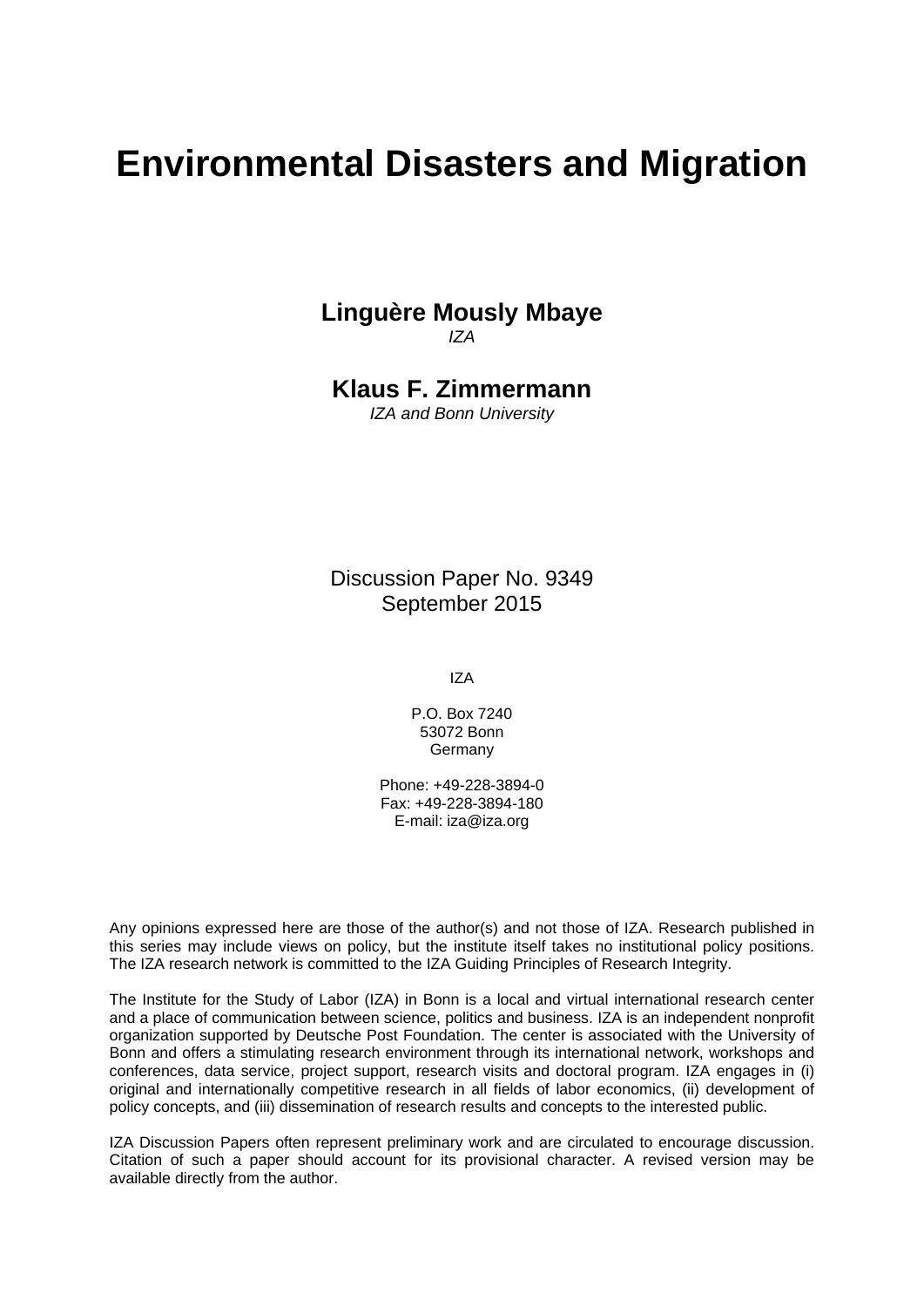IZA Discussion Paper No. 9349 September 2015

# **ABSTRACT**

### **Environmental Disasters and Migration\***

This paper reviews the effect of environmental disasters on migration. Although there is an increase of environmental disasters and migration over the past years, the relationship is complex. While some authors find that environmental disasters increase migration, others show that they have only a marginal or no effect or are even negative. Migration appears to be an insurance mechanism against environmental shocks. Remittances help to decrease households' vulnerability to shocks but also dampen their adverse effects. Finally, we discuss policy implications and future research avenues.

JEL Classification: J61, O15, Q54, Q56

Keywords: environmental shocks, forced migration, remittances, migration as insurance, floods, earthquakes, droughts

Corresponding author:

Klaus F. Zimmermann IZA P.O. Box 7240 53072 Bonn **Germany** E-mail: zimmermann@iza.org

 $\overline{a}$ \* We thank Victoria Finn for editorial suggestions.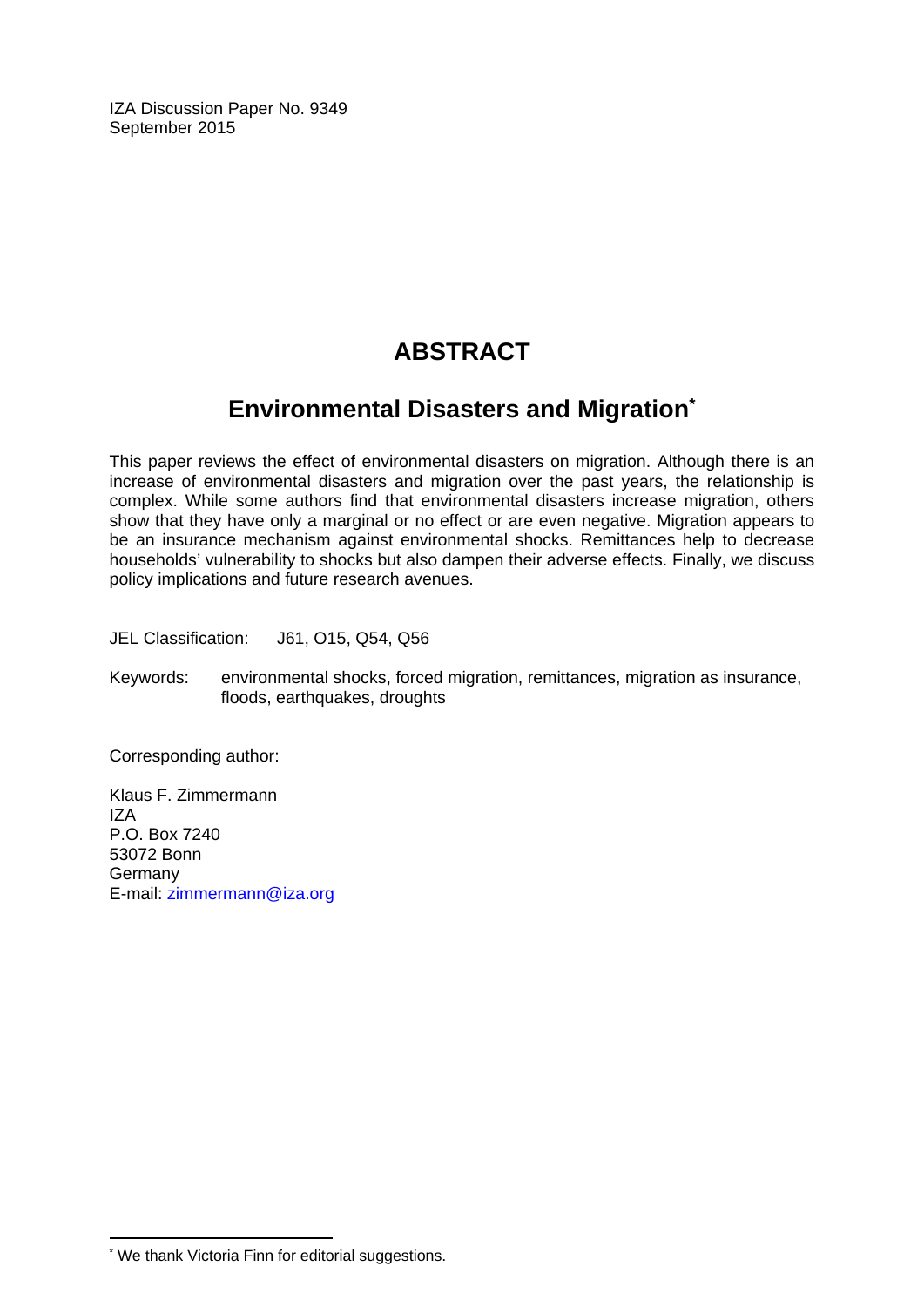#### **1. Introduction**

Environmental disasters are often considered an important driver of migration. However, historical evidence shows that this relationship is not new and has probably existed since the beginning of human history. Nevertheless, the reactions are not well documented and the implications not yet fully understood, although the incidences of environmental disasters and migration seem to have increased. This is likely to become more relevant in the long run with global warming. Analyzing the short-term implications and the possible adjustment mechanisms is important, since this enables the introduction of reaction mechanisms to better deal with the consequences of a crisis. For instance, the migration response to an environmental disaster is complex, it can be strong, moderate or even negative. The focus of this paper will therefore be on the short-term aspects of our topic.

The relationship between environmental disasters and migration is possibly one of the biggest challenges that future generations will face. Why is the relationship between natural disasters and migration so controversial? What are the consequences of migration decisions following environmental disasters? This paper provides an overview of the literature on these two specific points. The effect of environmental disasters on migration is crucial because it has serious implications on economics, demography, and sociology. Subsequently, we draw on literature in these three areas.

The paper is structured as follows. Section 2 defines the topic and documents empirical trends. Section 3 explores the migration decision under the occurrence of environmental disasters. Section 4 presents the role of migration as an insurance mechanism when disaster occurs. Section 5 discusses the consequences of the environmental disaster migration decision. More precisely, we assess if migration and associated remittances can help mitigate the environmental disasters' negative consequences, as well as the consequences in terms of other outputs. The last section presents the concluding remarks.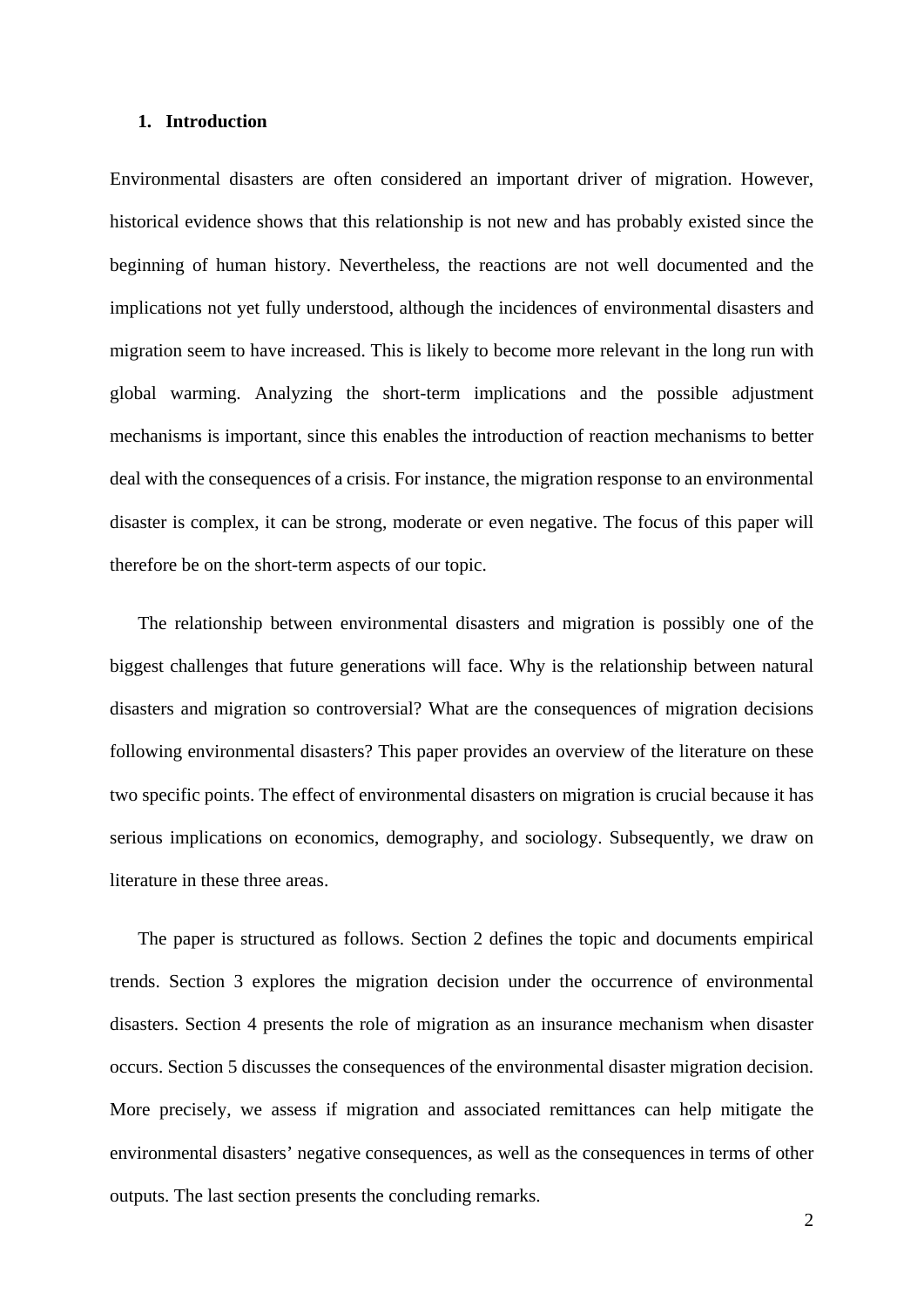#### **2. The research issue and empirical trends**

A good reference introducing into the historical dimension of the topic is provided by Belasen and Polachek (2013), while we focus here more on historical empirical evidence since the mid-19<sup>th</sup> century to more recent events. Gottschang (1987) documented migration driven by natural disasters such as floods and droughts in Northern China and Manchuria from 1890 to 1942. Boustan et al. (2012) use panel data from 1920 to 1940 in the United States (US) and consider disasters such as floods, tornadoes, earthquakes and hurricanes in a context where migration is a self-protection mechanism. They show that young men leave areas affected by tornados to settle in areas affected by floods. In the same country during the 1930's, Hornbeck (2012) documented how the Dust Bowl, caused by severe drought and intensive land use, had serious consequences on population decline in areas with high and medium erosion areas between 1930–1950. Cross (2013) examines the period 1992–2008 to see how US communities deal with natural disasters such as storms, hurricanes, river flooding and tornadoes in terms of demographic changes. He found post-disaster relocation and that small communities lose more population. This effect is related to the communities' level of wealth. Hurricane Katrina in 2005 was the major recent disaster that heavily impacted the US (Gutmann and Field, 2010; Vigdor, 2008). It induced the migration of 10,000 people in 26 states of the United States.

From examples in Central America and the Caribbean, based on a study from 1980 to 2009 Afonso (2011) shows that severe tropical storms induce migration. Hanson and McIntosh (2012) are interested in migration between 25 Latin American and Caribbean countries and Canada, Spain, the US and the UK from 1980–2005. They found that labor supply, demand shocks and natural disasters are push factors for migration from Latin America to the US while this is not the case for migration to the other countries.

 Furthermore, both developed and developing countries are already dealing with an increase in the severity of disasters and their effects. Figures related to natural disasters are both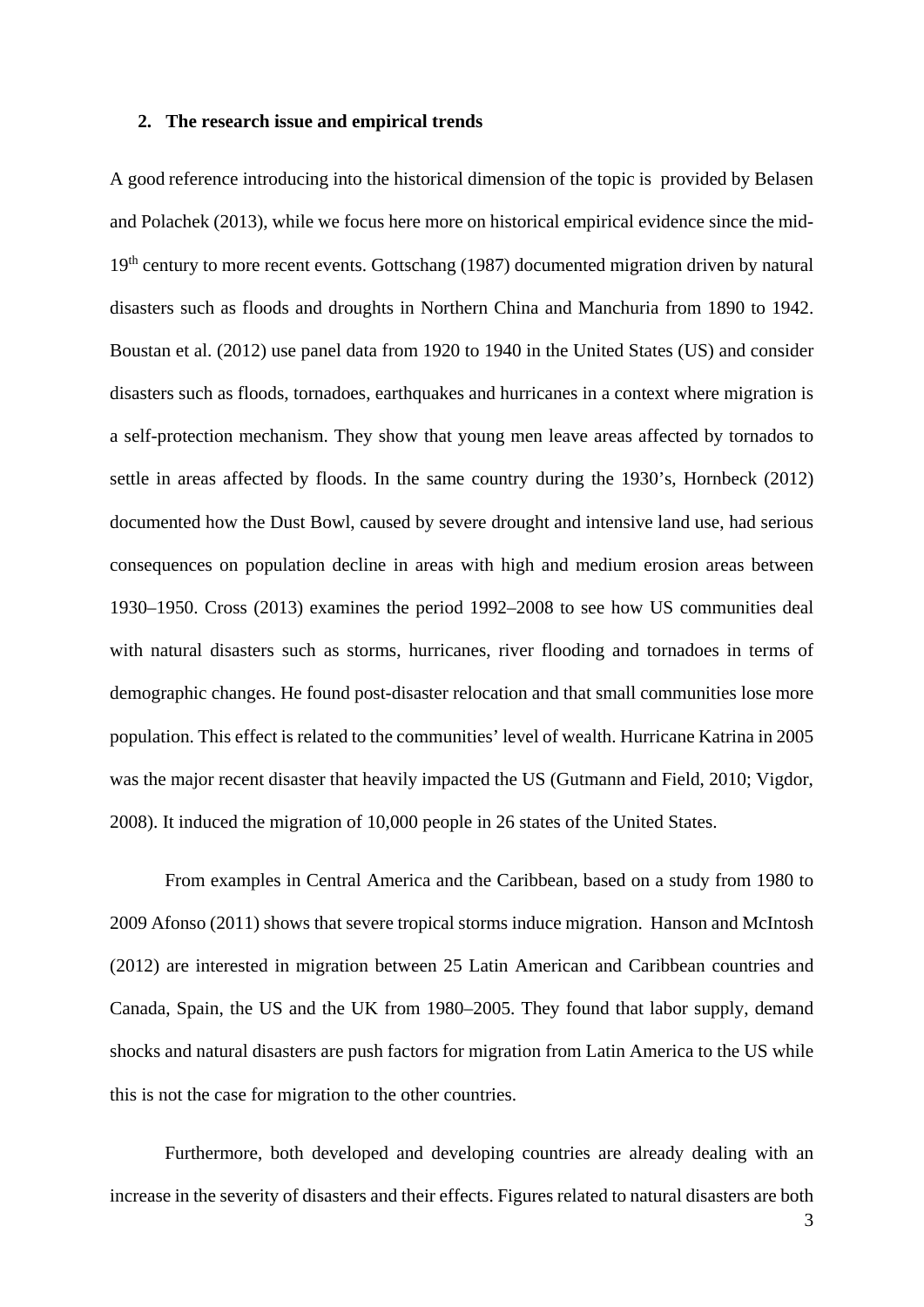impressive and alarming. In developing countries such as Indonesia, a tsunami caused 500,000 victims in 2004 (Smith, 2007). Although the number of victims due to disasters decreased compared to the decade 1990–2000, it still remains high. According to the Annual Disasters and Statistical Review 2012 (Guha-Sapir, 2013), the annual average number of victims by natural disasters between 2000 and 2011 is estimated at 268 million people around the world. Economic costs were estimated at 143 million USD in 2012.

 The attached figures from the online appendix provided by Drabo and Mbaye (2013) provide recent empirical evidence The graphs show the trends of both natural disasters and migration from 1975 to 2000 with a focus on developing countries. For all regions of the world, natural disasters and migration exhibit an increasing trend over the period. The only exception was for Central Europe and Central Asia, where there was a decrease before 1990 but an increase then followed.

The Centre for Research in Epidemiological Disasters (CRED) considers all disasters subgroups of extra-terrestrial disasters. Consequently, the term environmental disasters include those that are geophysical (earthquake, mass movement, volcanic activity), meteorological (extreme temperature, fog, storm), hydrological (flood, landslide, wave action), climatological (glacial lake outburst, wildfire), and biological (epidemic, insect and animal infestation).

In the literature, different types of variables have been considered that pertain to the relationship between environmental factors and natural disasters. For instance, Reveuny and Moore (2009) found that environmental degradation, including both storms and land scarcity, increases out-migration. Other studies showed that weather anomalies measured through longterm deviations of rainfall and temperature are a migration determinant in Sub-Saharan Africa (Barrios et al., 2006; Marchiori et al., 2012). Beine and Pearsons (2014) are interested both in long-term environmental factors with the use of rainfall and temperature data and short-term variables measured through natural disasters.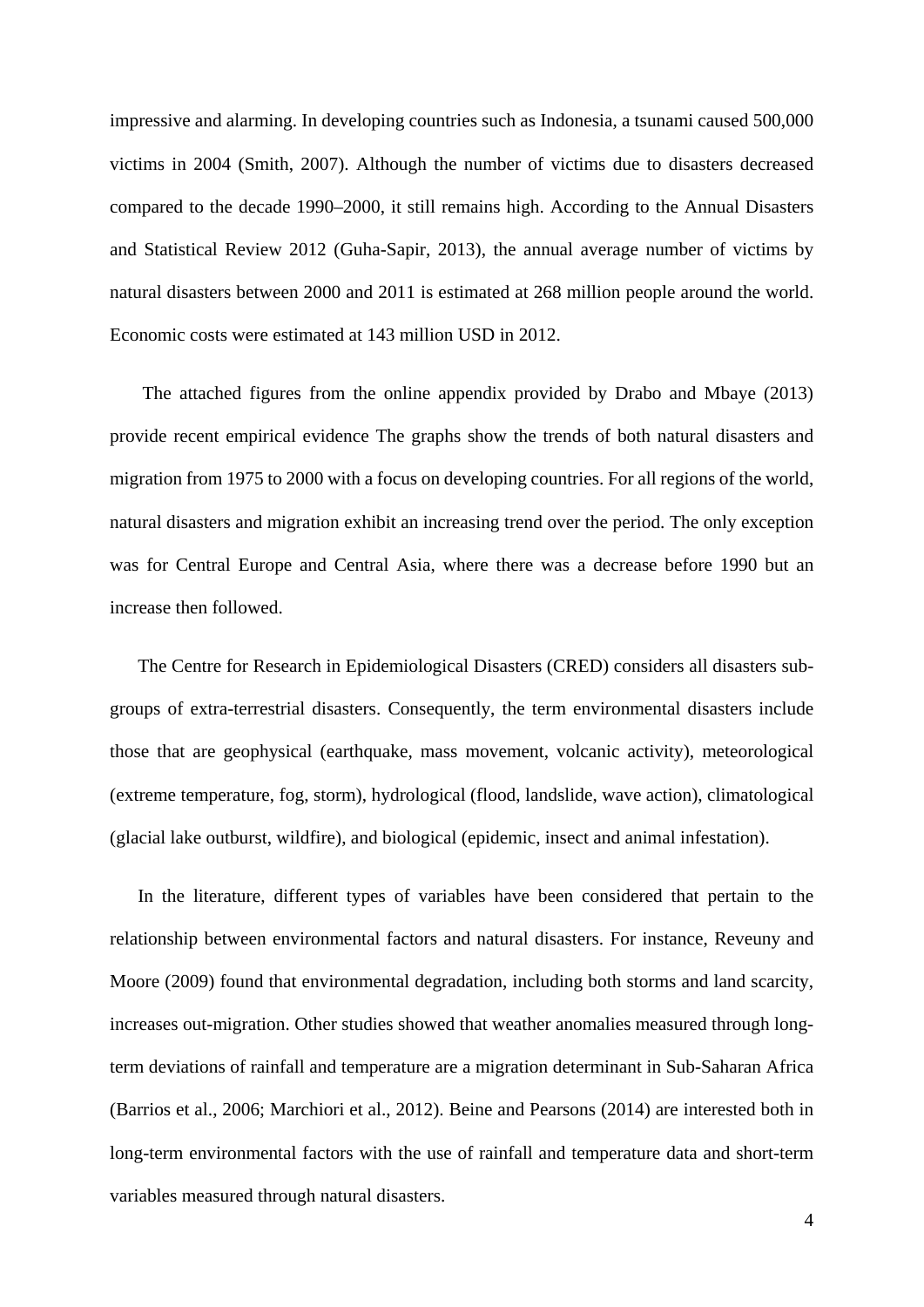In this paper, we use the CRED's natural disasters definition, which relates to short-term shocks, and we also consider a broader concept of disasters that includes weather anomalies in a long-term perspective.

#### **3. Environmental disasters and migration: a controversial relationship**

To date, there is no consensus on the impact of natural disasters on migration. Some studies show that negative environmental factors increase migration. Reuveny and Moore (2009) highlight the positive effect of environmental degradation on migration to developed countries. Drabo and Mbaye (2013), based on a study that focuses on developing countries, show that natural disasters mainly related to climate change increase overall migration. They specify in their study that this effect is driven by the most educated people, who can afford migration costs. However other analyses such as studies by Black (2001) and Piguet and Pecoud (2011) highlight the need to relativize the scope of the natural disaster effect on so-called environmental refugees. The mixed evidence related to the role of disasters on migration is probably due to the fact that this relationship is complex and less straightforward than perceived by common knowledge. Naudé (2010) and Beine and Parsons (2014) do not find a direct effect of natural disasters on migration but rather an indirect effect. Indeed, they argue that disasters affect migration from Sub-Saharan Africa by inducing conflicts and negatively affecting Gross Domestic Product (GDP).

Some studies find that environmental factors lead to both internal and international migration. This holds true for Marchiori et al. (2012), who find that weather anomalies may cause both internal and international migration in Sub-Saharan Africa. However, other studies show that seasonal and circular migration are more common than international mobility in the case of environmental shocks. Gray (2009) uses empirical evidence from Ecuador and shows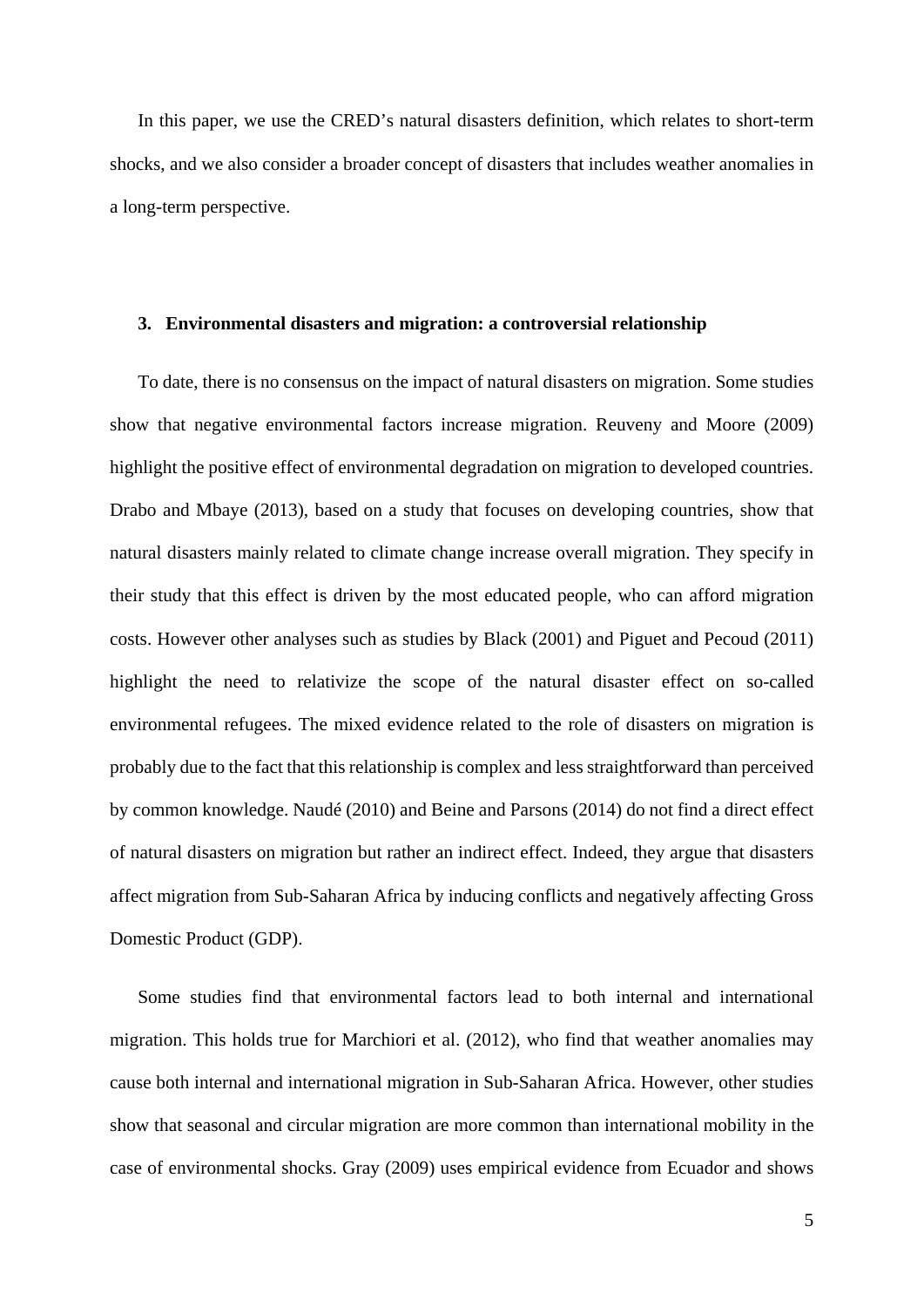that adverse environmental conditions do not necessarily increase out migration but do have an effect on internal migration.

This has been confirmed by Beine and Parsons (2014) in a macroeconomic study; however, this internal effect depends on regions. For instance, Barrios et al. (2006) find an increasing effect of climate variables on internal migration only in Sub-Saharan Africa. On the other hand, Deng (2011) explores the relationship between natural disasters and urban insecurity in China with rural-urban migration as a channel. Using Chinese data from 2002, her findings show that while natural disasters only slightly increase migration, they impact the composition of migrants in a structural way. Natural disasters force rural inhabitants to move while they would have stayed without the occurrence of these shocks. Moreover, in terms of wage, they earn less in urban areas than their counterparts, which may lead to an increase of urban insecurity.

Different types of disasters can cause different types of migration. Using multivariate events-history models with panel data from Bangladesh from 1994 to 2003, Gray and Mueller (2011) show that on the one hand, floods have only marginal effects on migration. However, they mainly affect women and the poorest are not necessarily the most affected. On the other hand, crop failures highly influence migration. Finally, they suggest that natural disasters related to climate do not necessarily have an increasing effect on overall migration but can have a long-term effect on migration of rural populations.

Nonetheless, other evidence highlights the fact that long-term migration responds less to natural disasters than short-term migration. Henry et al. (2004) and Findley (1994) show in the case of West Africa (Burkina Faso and Mali, respectively) drought causes temporary and permanent migration to rural areas that have higher levels of rainfall. However, this effect depends on the destination and duration of migration. More generally it is even possible that disasters reduce migration. Halliday (2006) shows that in El Salvador, earthquakes decrease migration prospects by limiting access to savings and credits. The negative effect of disasters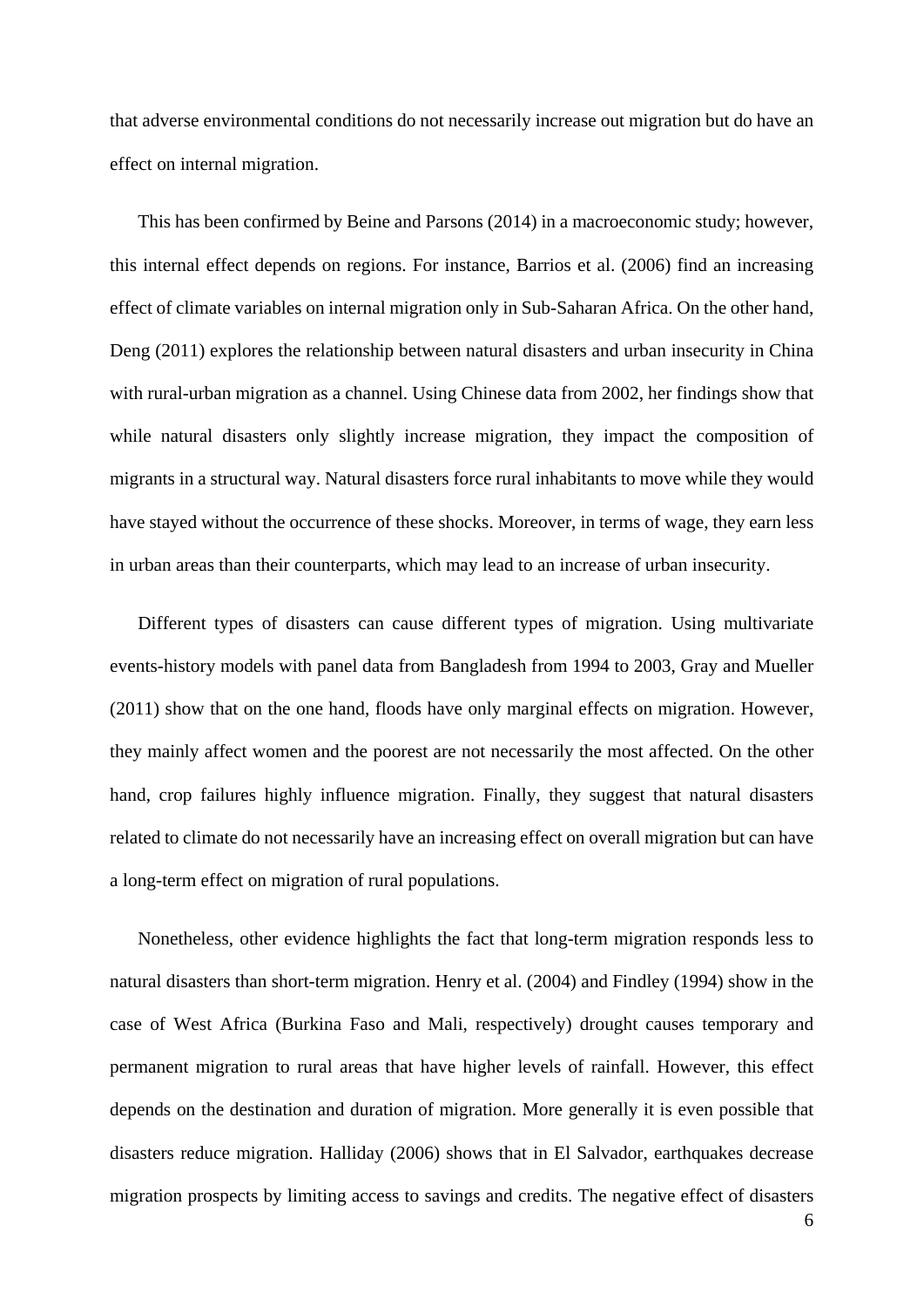on migration is also due to the fact that public investment in affected areas can dampen the effect of self-protection mechanisms such as migration or because labor demand increases in affected areas (Boustan et al., 2012; Henri et al., 2004; Gray and Mueller, 2011).

#### **4. Migration as an insurance mechanism to environmental disasters**

Migration is a coping mechanism against shocks (Stark and Levhari, 1982; Rosenzweig and Stark, 1989). The New Economics of Labor Migration literature developed the idea of migration as a strategy of risk diversification. For instance, according to Stark and Levhari (1982), risk aversion is the main cause of rural to urban migration in developing countries. Indeed, rural families who have to deal with agricultural production risks may send a member to migrate to urban areas in order to diversify the household's income sources. Consequently, when disasters increase vulnerability, people have to find coping mechanisms and migration is one of them.

Vulnerability is one of the channels that can explain the relationship between environmental shocks and migration. Carter et al. (2007) study severe environmental shocks' long-run economic impact in Ethiopia and Honduras. They find that these shocks severely affect the most vulnerable people, who can be caught into poverty traps. Poor households are thus put in a vicious circle. Since they are more vulnerable, they fall into poverty more easily than wealthier households and subsequently, this situation increases their vulnerability. The latter affects different groups in different ways. For instance, studies showed that women are more vulnerable to disasters (Enarson, 2000). Neumayer and Plümper (2008) focus on how natural disasters affect the gender gap in life expectancy. From an analysis based on 141 countries over the period 1981 to 2002, they show that natural disasters decrease life expectancy of women compared to men. This effect is persistent with the intensity of the disasters. Put differently, the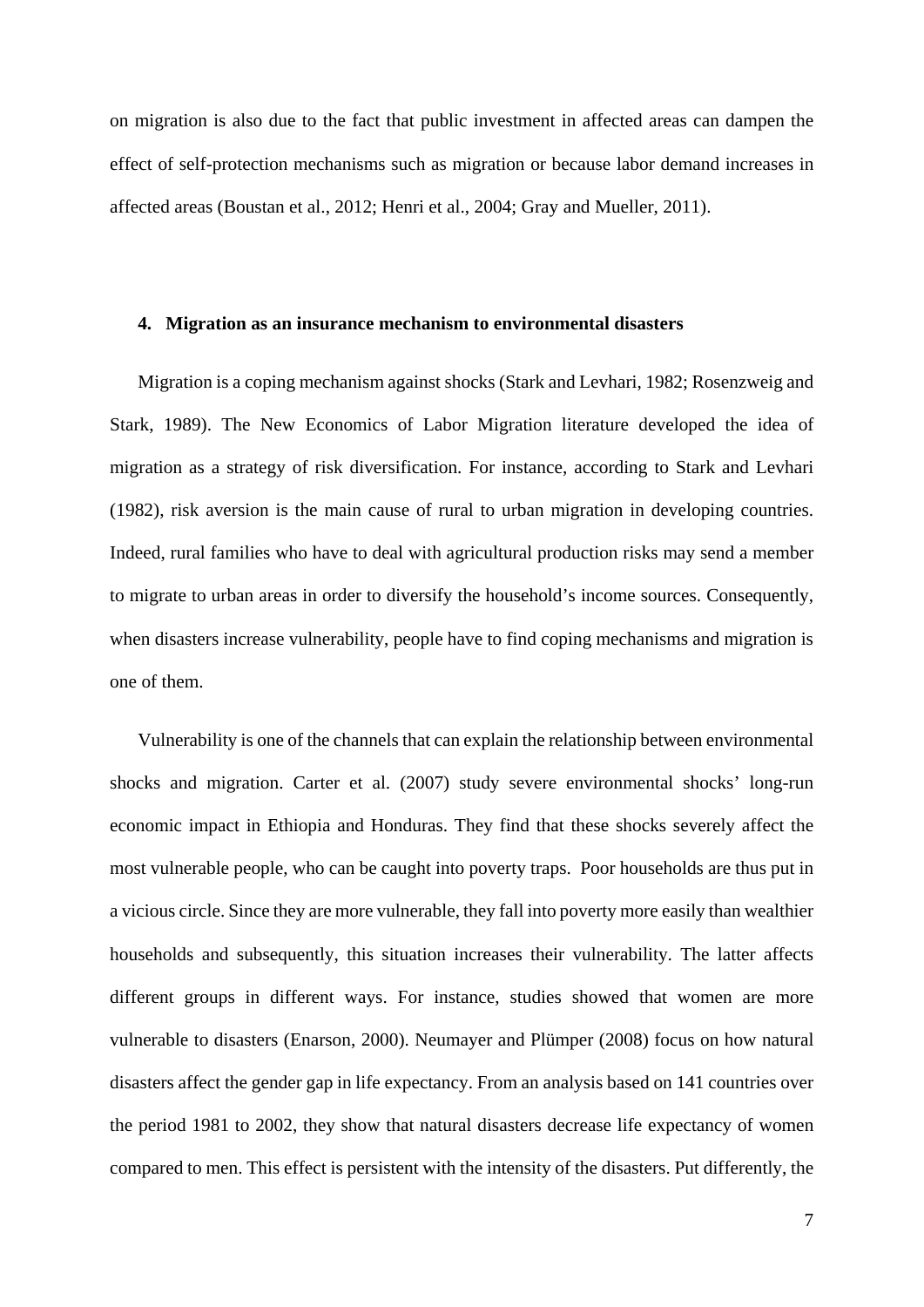natural disaster effect on the gender gap life expectancy increases with shock intensity. Countries where women have good socioeconomic status tend to have a lower effect of disasters on the gender gap life expectancy.

Schultz and Elliott (2012) use census and environmental hazards data from the US in the 1990s to show that disasters are positively associated with changes in local population growth and housing. Furthermore, post-disaster recovery can be at the origin of polarization in the socioeconomic structure of affected areas. Put differently, families at the top of the income distribution would positively benefit from these shocks while there would be no decrease in the number of poor in the communities.

There are other factors beyond vulnerability and inequality which can be considered as transmission channels between shocks and disasters. Arouri et al (2015) use fixed effects at the commune level to assess the effect of natural disasters on poverty and welfare in rural Vietnam. Considering floods, storms, and droughts, they find that all of these negatively affect household expenditures and income. However, while these studies suggest that environmental shocks can affect migration through different channels, other studies show that this is not necessary always the case. Ghimire et al. (2015) compiled historical data on civil conflicts, large floods and displacement from 126 countries over the period 1985 to 2009. They show that migration due to large floods is not at the origin of new conflicts. However it can exacerbate existing conflicts, above all in developing countries, although this effect does not last overtime.

#### **5. Consequences of migration decisions following disasters: the role of remittances**

In this part, we draw on the literature that assesses how migration can reduce the adverse effects of environmental disasters, particularly through remittances. Remittances are critical in dealing with natural disasters, both during the disaster and in the aftermath (Fagen, 2006).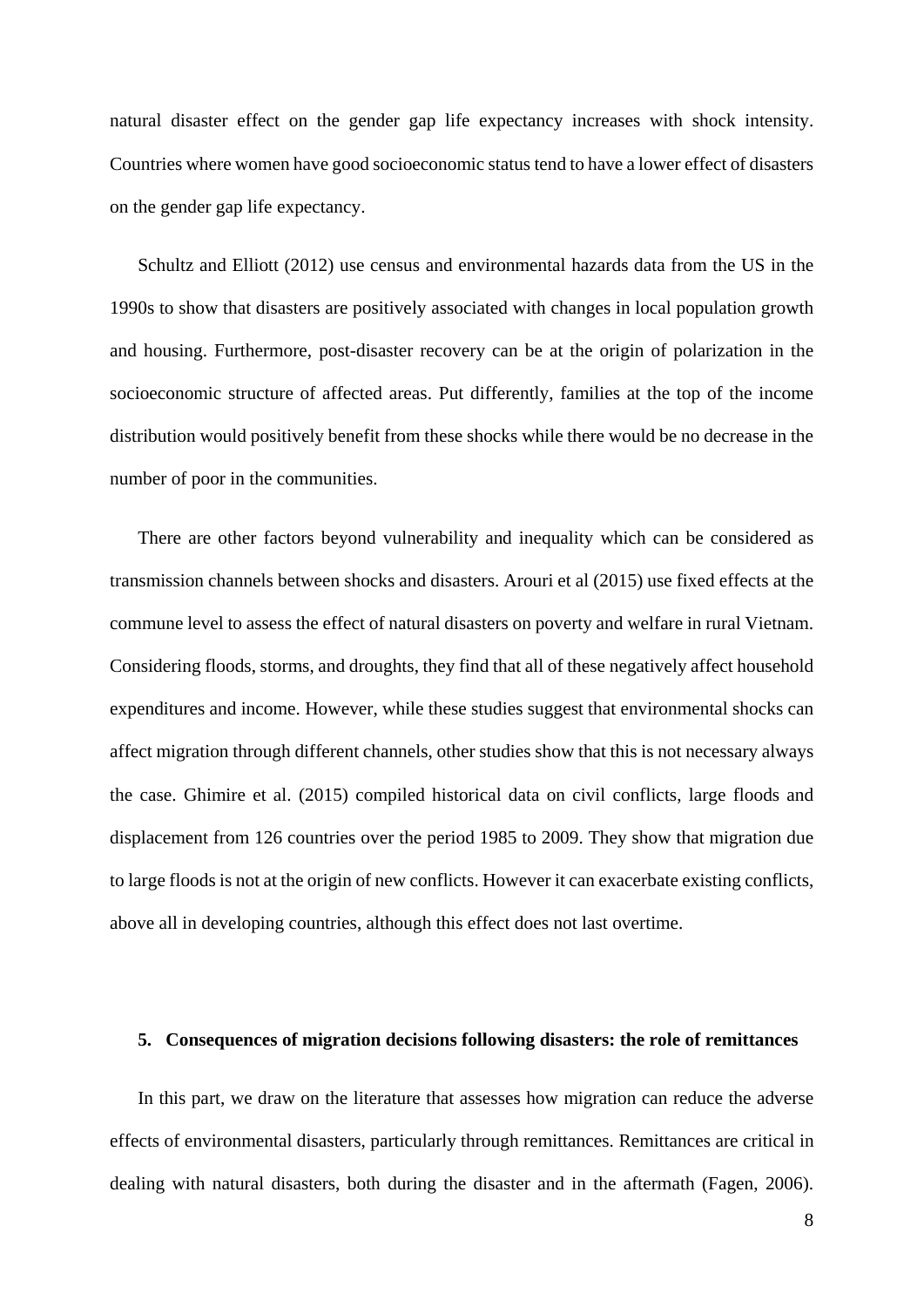Indeed, compared to non-recipients, remittance receivers show decreased vulnerability to disasters and have better opportunities to deal with them (Savage and Suleri, 2006). Amuedo-Dorantes et al. (2011) are interested in the impact of natural disasters, foreign development aid and real exchange rates on remittances in the context of Small Islands Developing States. Using Panel VAR methods to deal with endogeneity issues, they found that both remittances inflows and foreign aid are positively responsive to natural disasters. Migrants clearly show altruistic behavior when their left-behind relatives have to deal with adverse negative shocks. At the same time, they show that remittances tend be substitutable to other inflows such as foreign aid.

In another study, Mohapatra et al. (2012) look at remittances in the aftermath of natural disasters such as floods, earthquakes and droughts. They are also interested in examining if remittances help to prepare for future disasters. Using both macro and microeconomic analysis, they show that remittances are positively correlated with natural disasters in origin countries that have a high share of migrants relative to the total population. This positive effect of remittances is demonstrated in the ex-ante preparation of natural disasters, particularly from high-income countries since they are much larger amounts compared to internal migration transfer flows. Remittances also positively benefit households in responding to adverse environmental shocks. More specifically, evidence from Burkina Faso and Ghana show that those receiving remittance from OECD countries have better coping strategies for natural disasters because migrants' transfers provide them with opportunities to live in concrete houses and have easier access to means of communication. In Ethiopia, international remittance receivers can rely more on inflows than on household assets to insure food security in the case of shocks. Finally the example of Bangladesh shows that in the aftermath of a flood in 1998, per capita household consumption was higher for remittance receivers.

Although natural disasters are cited among the determinants of remittances volatility (Jackman, 2013), in addition to the study of Mohapatra et al. (2012), other analyses show that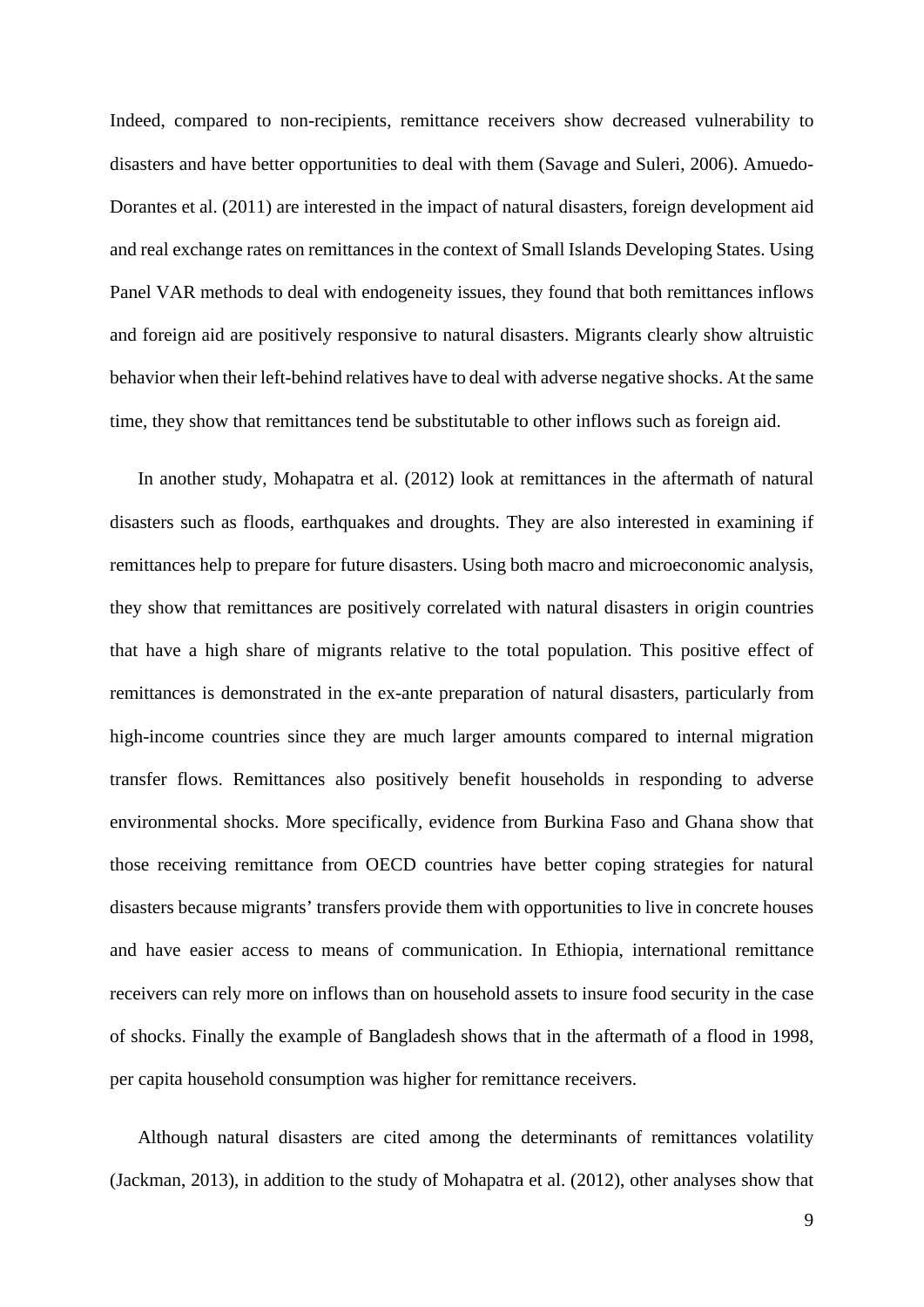remittances help dampen environmental disasters' negative effects. For instance, Arouri et al. (2015) found that internal remittances help make households more resilient to natural disasters. Yang and Choi (2007) use rainfall shocks as instrumental variables to assess the relationship between remittances and income variations in the Philippines. They find that international remittances fulfill an insurance role during income shocks, with the replacement rate almost equal to 100%. Finally, from a sample of 113 developing countries over the period 1980 to 2007, Combes and Ebeke (2013) find that while natural disasters increase output growth volatility, remittances attenuated disasters' marginal destabilizing impact. However, this effect is not linear. For remittances rationed between 8 and 17% of GDP, the dampening effect of migrants' transfers is maximized. However in this same interval, remittances increase the instability due to disasters.

#### **6. Concluding remarks**

Both developing and developed countries have to deal with environmental disasters. Migration plays an insurance role when households face adverse shocks. Moreover, due to remittances, migration helps those left-behind to cope with disasters. The overview of the literature allows understanding why the relationship between environmental disasters and migration is so controversial and why a consensus is so difficult to find in the literature. Indeed, while some studies find that environmental disasters increase migration, others find that they decrease it or do not even have any impact on migration. It has also been found that the effect of environmental disasters on migration depends on the type of disaster and can be explored through a short- or long-term perspective. This illustrates the complexity of the relationship between environmental disasters and migration.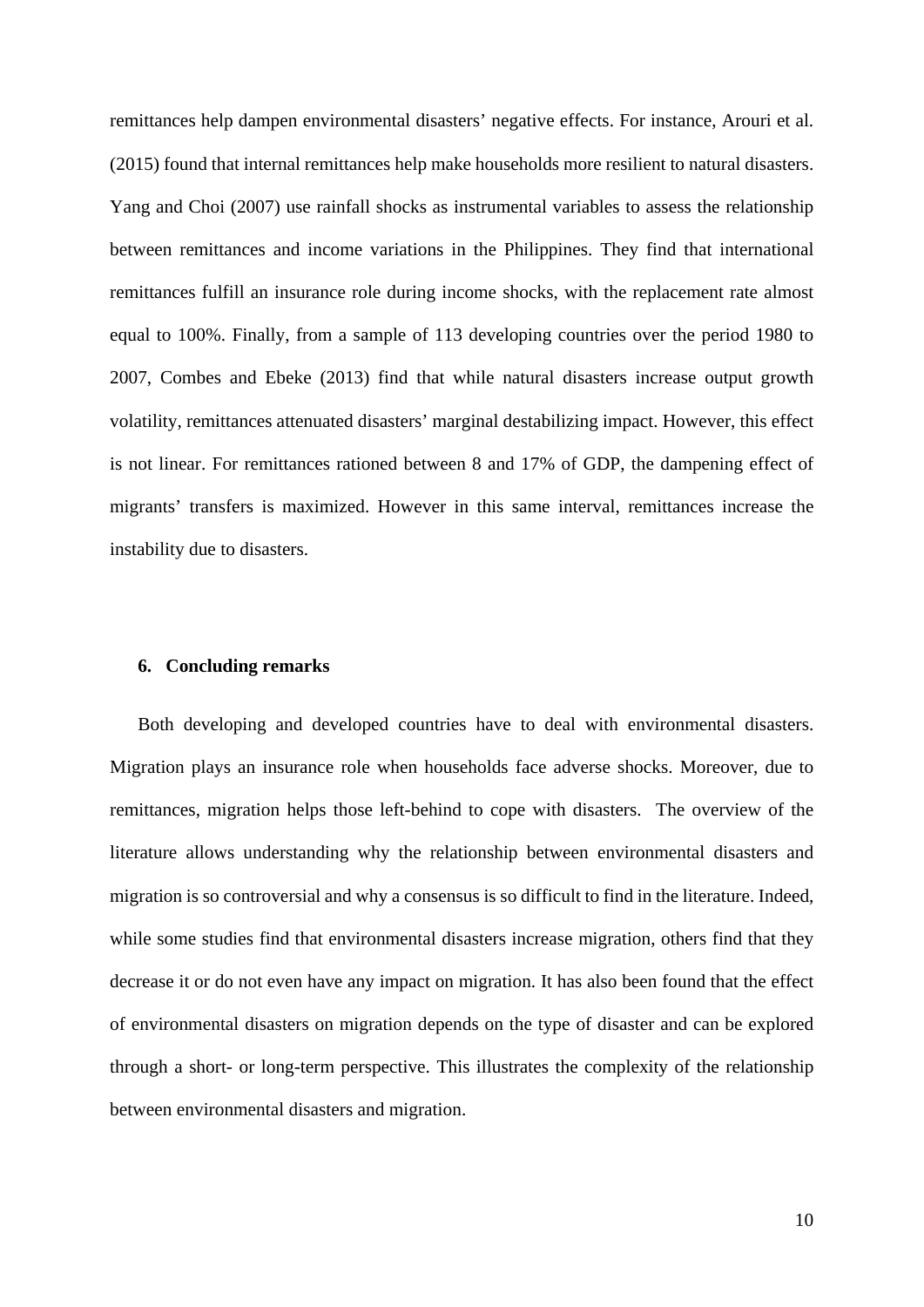The variation of findings consequently raises various questions. The first one relates to the engagement of governments and public services in their work to assist people facing adverse environmental shocks. Indeed, if people only rely on migrants to help them to deal with shocks, what about those who do not have migrants in their households? This raises some important equity issues. The more vulnerable probably have fewer migrants in their households and thus are more exposed during shocks. One possibility would be to better coordinate public and private funds from migrants in order to have overall better management. The second issue is related to the research perspective. There is a need to better identify who exactly migrates when environmental disasters occur. It is also important to know whether remittances are sufficient enough to deal with shocks in the long term. This opens future avenues for research related to environmental disasters and migration.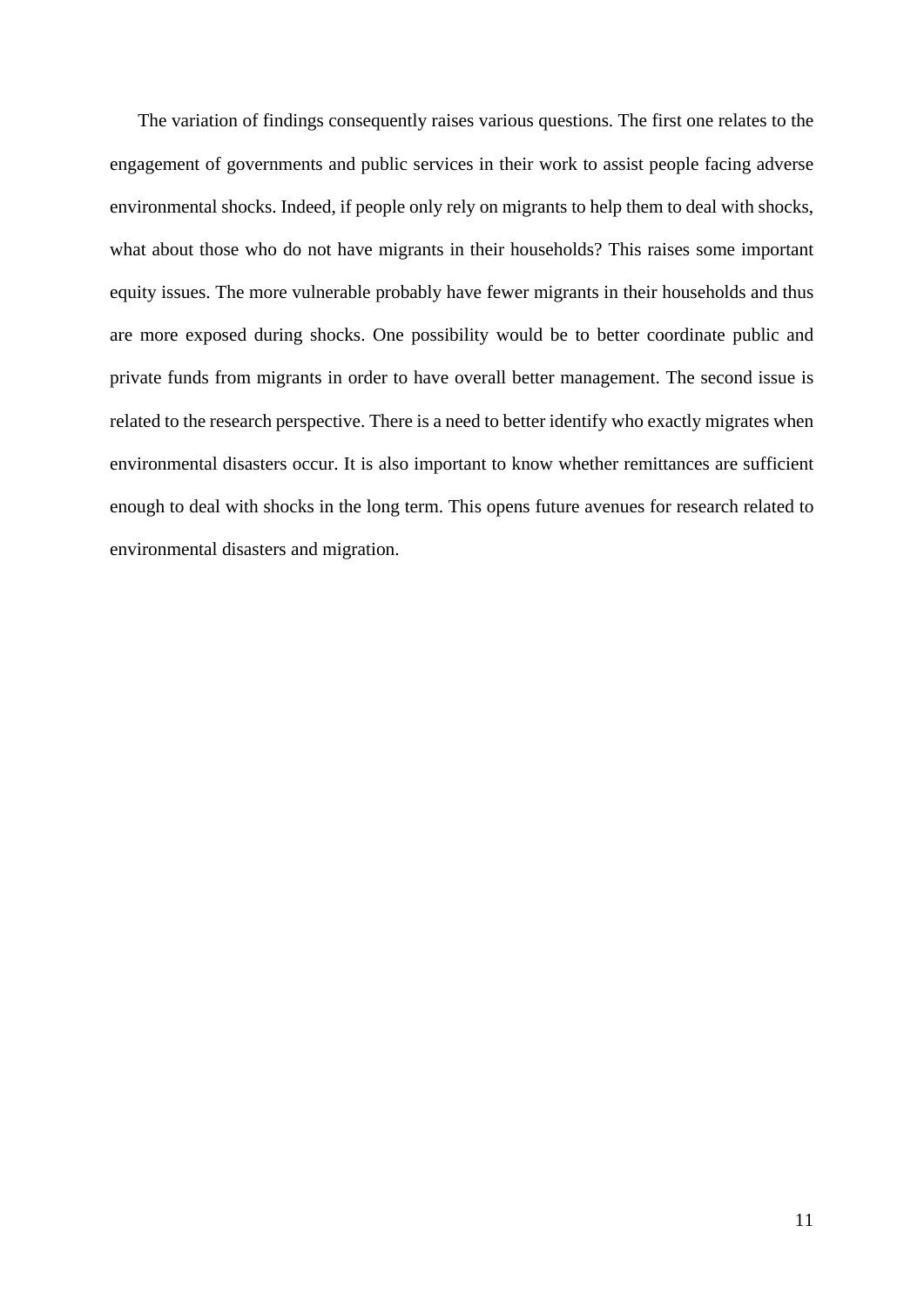### **References**

Amuedo-Dorantes, C.; Pozo, S. & Vargas-Silva, C. (2010), 'Remittances in Small Island Developing States', *The Journal of Development Studies* **46**(5), 941-960.

Arouri, M.; Nguyen, C. & Youssef, A. B. (2015), 'Natural Disasters, Household Welfare, and Resilience: Evidence from Rural Vietnam', *World Development* **70**, 59--77.

Beine, M. & Parsons, C. (2015), 'Climatic factors as determinants of International Migration', *The Scandinavian Journal of Economics* **117**(2), 723--767.

Belasen, A. R. & Polachek, S. W. (2013), *Natural disasters and migration*, Edward Elgar Publishing, Inc., Cheltenham, UK.

Black, R. (2001), *Environmental refugees: myth or reality?*, Vol. 34, UNHCR.

Boustan, L. P.; Kahn, M. E. & Rhode, P. W. (2012), 'Moving to higher ground: migration response to natural disasters in the early twentieth century', *The American Economic Review*, 238--244.

Combes, J.-L. & Ebeke, C. (2011), 'Remittances and Household Consumption Instability in Developing Countries', *World Development* **39**(7), 1076-1089.

Deng, Q. (2011), 'Natural disasters, migration and urban insecurity in China',.

Drabo, A. & Mbaye, L. M. (2013), 'Natural disasters, migration and education: an empirical analysis in developing countries', *Environment and Development Economics*, 1--30.

Enarson, E. P. (2000), *Gender and natural disasters*, ILO Geneva.

Fagen, P. W. (2006), 'Remittances in conflict and crises: How remittances sustain livelihoods in war, crises and transitions to peace', .

Findley, S. E. (1994), 'Does Drought Increase Migration? A Study of Migration from Rural Mali during the 1983-1985 Drought', *International Migration Review* **28**(3), pp. 539-553.

Ghimire, R.; Ferreira, S. & Dorfman, J. H. (2015), 'Flood-induced displacement and civil conflict', *World Development* **66**, 614--628.

Gray, C. & Mueller, V. (2012), 'Drought and Population Mobility in Rural Ethiopia', *World Development* **40**(1), 134 - 145.

Gray, C. L. (2009), 'Environment, land, and rural out-migration in the southern Ecuadorian Andes', *World Development* **37**(2), 457--468.

Guha-Sapir, D.; Hoyois, P. & Below, R. (2013), *Annual Disaster Statistical Review 2012: The Numbers and Trends*. CRED, Université catholique de Louvain, Brussels.

Gutmann, M. P. & Field, V. (2010), 'Katrina in historical context: Environment and migration in the US', *Population and environment* **31**(1-3), 3--19.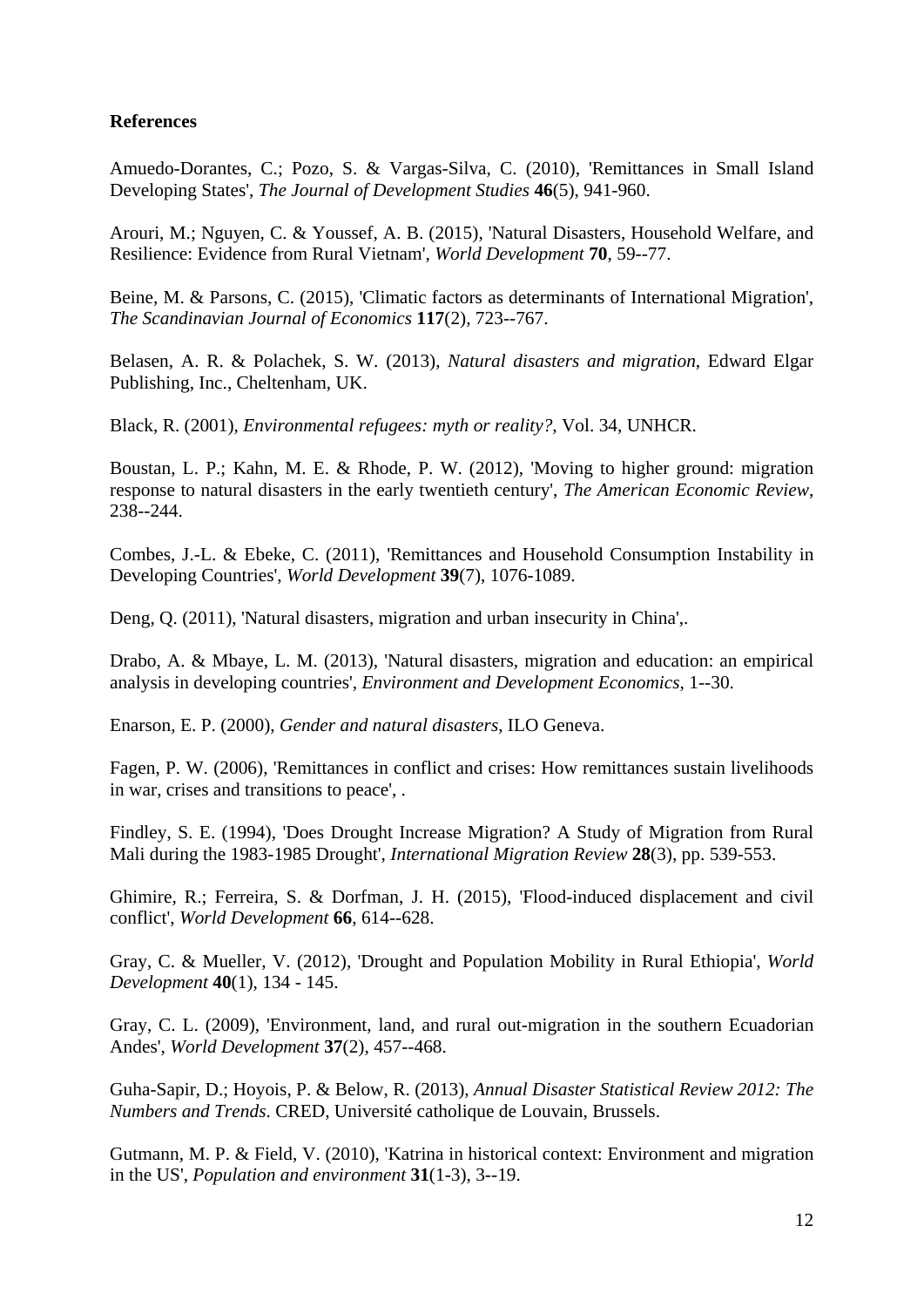Halliday, T. (2006), 'Migration, Risk, and Liquidity Constraints in El Salvador', *Economic Development and Cultural Change* **54**(4), pp. 893-925.

Henry, S.; Schoumaker, B. & Beauchemin, C. (2004), 'The impact of rainfall on the first outmigration: A multi-level event-history analysis in Burkina Faso', *Population and Environment* **25**(5), 423--460.

Hornbeck, R. (2012), 'The Enduring Impact of the American Dust Bowl: Short- and Long-Run Adjustments to Environmental Catastrophe', *American Economic Review* **102**(4), 1477-1507.

Jackman, M. (2013), 'Macroeconomic Determinants of Remittance Volatility: An Empirical Test', *International Migration* **51**(s1), e36--e52.

Marchiori, L.; Maystadt, J.-F. & Schumacher, I. (2012), 'The impact of weather anomalies on migration in sub-Saharan Africa', *Journal of Environmental Economics and Management* **63**(3), 355-374.

Mohapatra, S.; Joseph, G. & Ratha, D. (2012), 'Remittances and natural disasters: ex-post response and contribution to ex-ante preparedness', *Environment, Development and Sustainability* **14**(3), 365--387.

Naudé, W. (2010), 'The Determinants of Migration from Sub-Saharan African Countries-super- †', *Journal of African Economies* **19**(3), 330-356.

Neumayer, E. & Plümper, T. (2007), 'The gendered nature of natural disasters: The impact of catastrophic events on the gender gap in life expectancy, 1981–2002', *Annals of the Association of American Geographers* **97**(3), 551--566.

Piguet, E. & Pecoud, A. (2011), *Migration and climate change*, Cambridge University Press.

Rosenzweig, M. R. & Stark, O. (1989), 'Consumption smoothing, migration, and marriage: Evidence from rural India', *The Journal of Political Economy*, 905--926.

Savage, K. & Suleri, A. (2006), 'Remittances in Crises: A Case Study from Pakistan', *Overseas Development Institute (ODI)*.

Schultz, J. & Elliott, J. R. (2013), 'Natural disasters and local demographic change in the United States', *Population and Environment* **34**(3), 293--312.

Stark, O. & Levhari, D. (1982), 'On migration and risk in LDCs', *Economic development and cultural change*, 191--196.

Vigdor, J. (2008), 'The economic aftermath of Hurricane Katrina', *The Journal of Economic Perspectives* **22**(4), 135--154.

Yang, D. & Choi, H. (2007), 'Are Remittances Insurance? Evidence from Rainfall Shocks in the Philippines', *World Bank Economic Review* **21**(2), 219-248.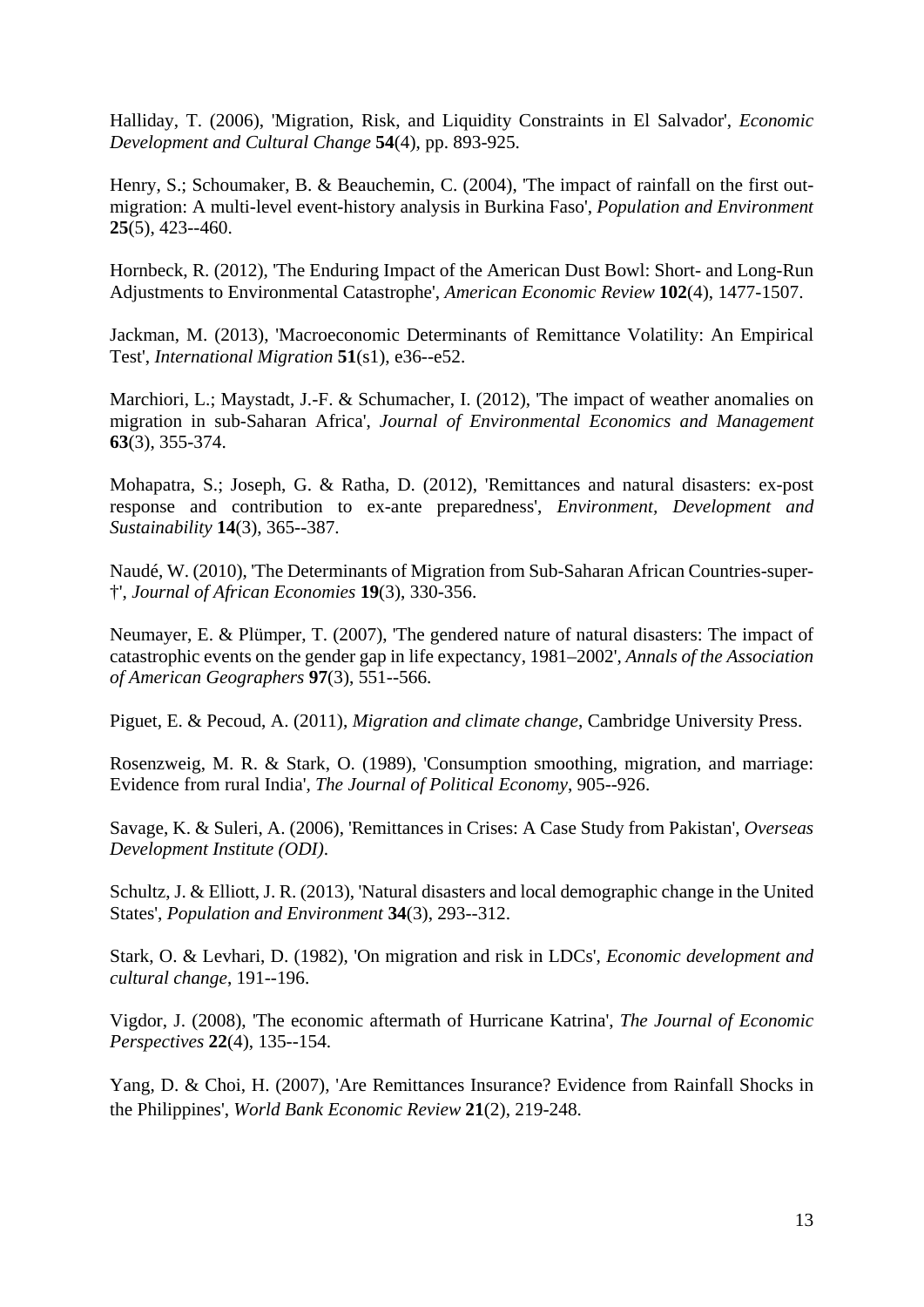**Figures: Trends of Natural Disasters and Migrant Stocks from Low and Lower Middle Income Countriesi**



Source: Authors' construction based on data from CRED, and Schiff and Sjöblom (2008)



Source: Authors' construction based on data from CRED, and Schiff and Sjöblom (2008)